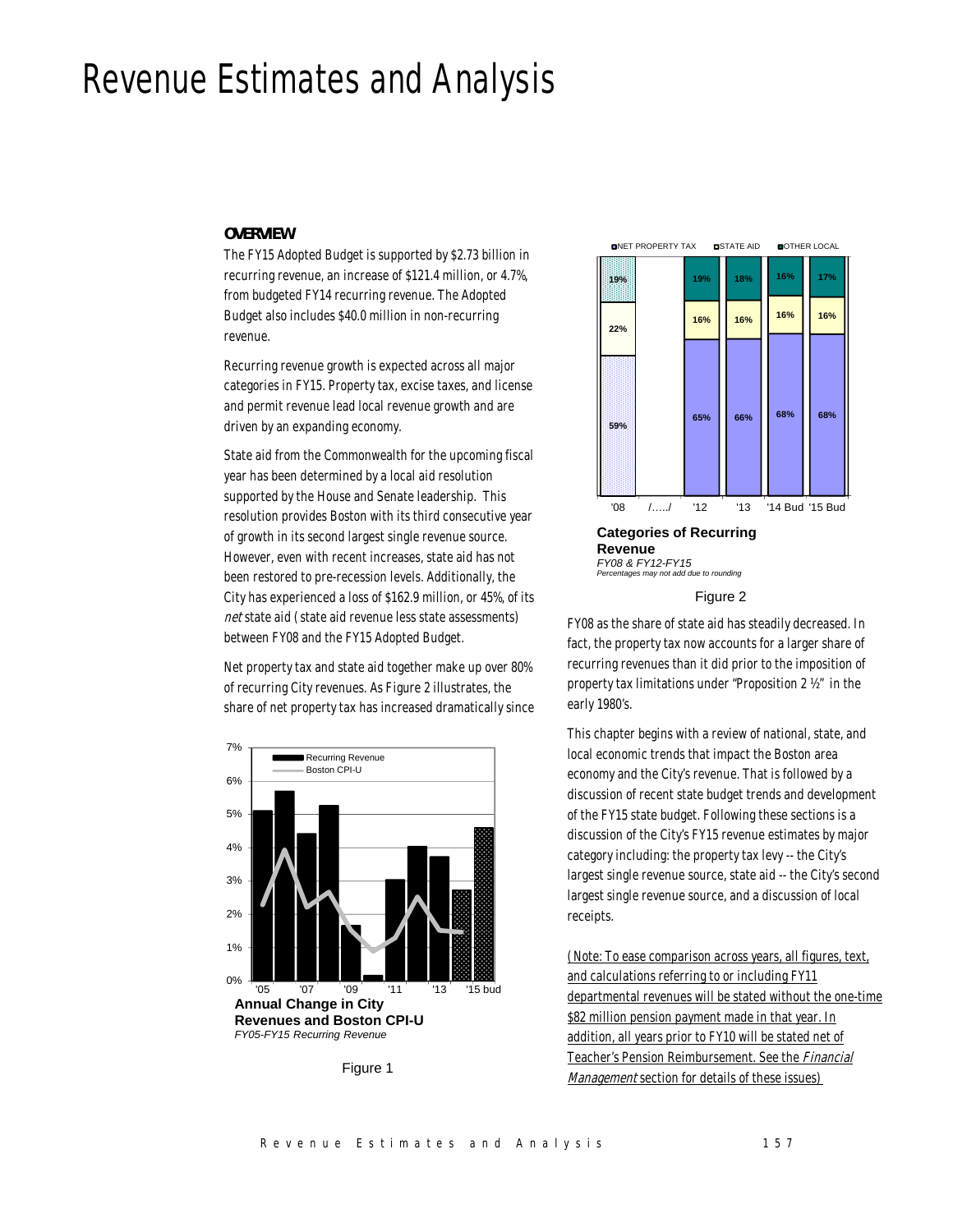# *THE NATIONAL ECONOMY*

A city can control only so much of its economic condition in the near term. And, a city's economic condition can positively or negatively affect its ability to raise revenue. As such, the state and national economies are of great importance to the City's well-being. The nation's economic recovery is gaining momentum from a deep recession that officially ended five years ago in June 2009.





The U.S. economy has grown in fits and starts since June 2009 as evidenced by GDP growth (Figure 3). Accommodative monetary policy and extended unemployment insurance have stopped any slide back into recession. But recently, the housing sector has gained steam and other economic variables seem to be growing.

Overall economic value as measured by real Gross Domestic Product (GDP) has been positive, but has been averaging slow growth. For all but two of the twenty quarters after the recession's official end in the second

quarter of 2009 through the second quarter of 2014, real GDP has been positive -- growing at annualized rates between 1.3% and 4.6% -- but only averaging 2.2%. This growth is weak but better than the depths of the recession from the third quarter of 2008 through the second quarter of 2009 where real GDP declined in each quarter from the preceding quarter by annualized rates that varied between -0.4% and -8.3% (Figure 3). The Federal Reserve recently lowered the downside estimates of real GDP growth in its 2014 and 2015 forecast to between 2.1% to 3.0% for the calendar year 2014 and 2.2% to 3.5% for 2015.

The seasonally adjusted unemployment rate in the U.S. fell from 7.5% in June 2013 to 6.1% in June 2014 (Figure 4). Both figures are significantly lower than the peak of 10.0% logged in October 2009 – the highest rate since November 1982 – but the rate of decrease reflects slow recovery in the labor market. According to Federal Reserve estimates, the unemployment rate is expected to continue improving, falling to a range of 6.0% to 6.5% in calendar year 2014, and further to a range of 5.4% to 5.9% in 2015. The U.S. consumer price index for all urban consumers (CPI-U) increased 2.1% from June 2013 to June 2014. The "core" rate of inflation, all items less food and energy, increased by 1.9% over the same period. The Federal Reserve projects that inflation will remain subdued over the course of 2014 and 2015, reaching annual maximum increases of 1.8% and 2.4%, respectively.



**Unemployment Rates**  *June 2011 - June 2014 US/MA Seasonally Adjusted, Boston 12 month moving average* 

Figure 4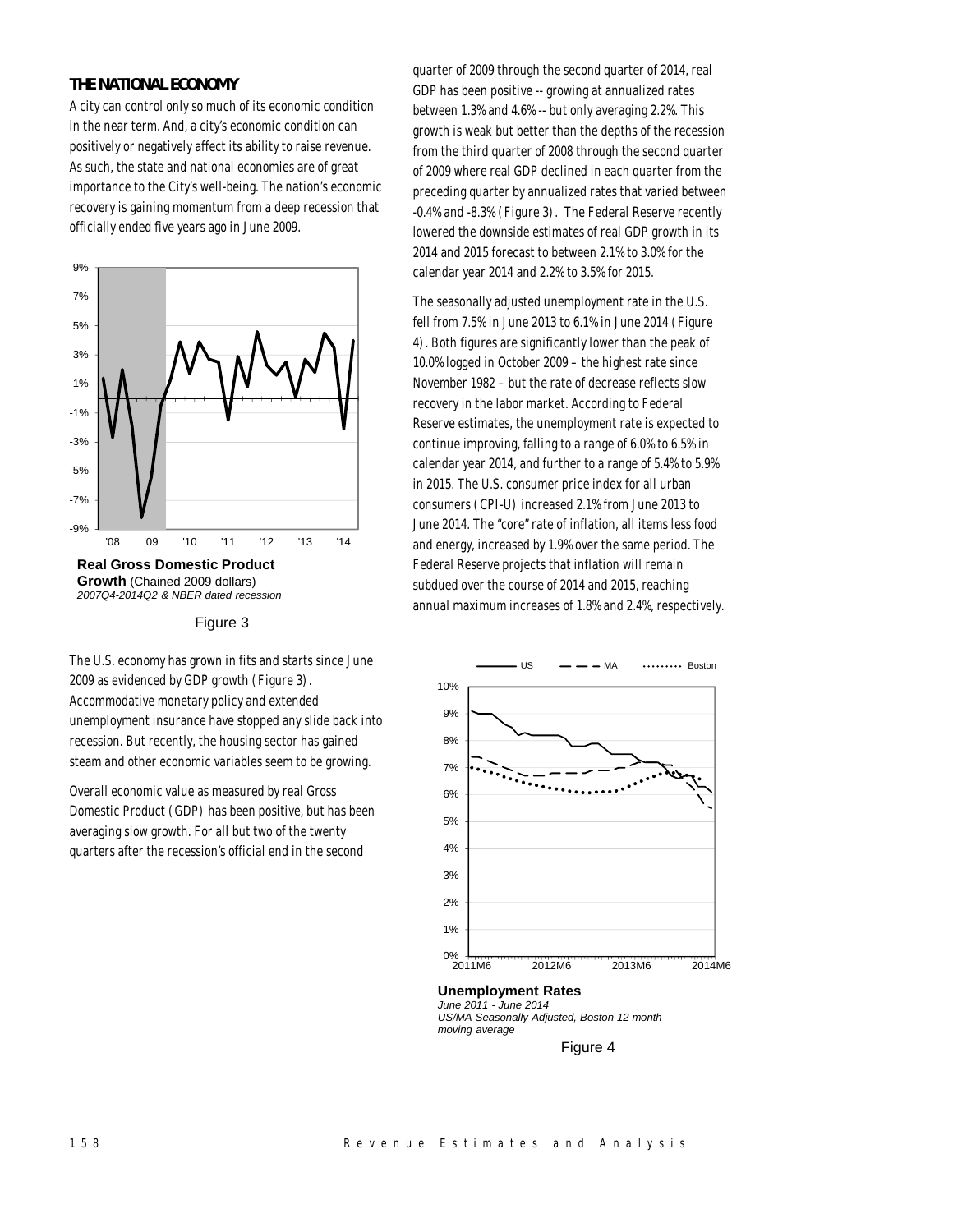

Given the elevated rate of unemployment and low inflation expectations, the Federal Reserve has stated that it will maintain an aggressive growth posture of low interest rates and asset purchases into 2015. The Federal Funds target rate has been set between 0% and .25% since December 16, 2008, following 10 reductions totaling 500 basis points beginning in June 2007 (Figure 5).

#### *THE STATE AND CITY ECONOMIES*

The State's economy has shown resiliency during this long economic recovery. This is likely due to two overriding reasons: the state's relatively anemic recovery from the 2001 recession and the overall strength in diversification of the state's economic base (Figure 6).

During the period of 2002 to 2012, Massachusetts' annualized growth rate of 1.4% (Figure 6) in real Gross Domestic Product (GDP) by state, ranked  $32<sup>rd</sup>$  out of all 50 states and DC and below the nation as a whole, according to the Bureau of Economic Analysis (BEA). The state's ranking has since risen to  $28<sup>th</sup>$  in 2013, with 1.6% annualized growth over 2012. Despite its below average growth rate in terms of overall GDP since 2002, the state does remain one of the richest in terms of its GDP per capita -- \$62,866 in 2013 – sixth in the nation and 127% of the national average.

During the 2001 recession, Massachusetts lost 200,800 jobs or 5.9% of its total, the highest percentage of jobs lost in the nation. The state had regained 134,600 jobs as of April 2008, but then lost 140,800 jobs through October 2009. Since then, Massachusetts has regained 224,100 net new

jobs – a strong improvement and 17,000 jobs above the 2001 peak.

During the same period, the Boston-Cambridge-Quincy, MA NECTA Division lost 172,900 jobs at its nadir in January 2004. The region then regained 113,300 of those jobs through March 2008 only to lose another 104,900 through July 2009. Since, the region has gained 182,500 jobs and is now 18,000 jobs above the December 2000 peak.

The unemployment rate had been decreasing for both the State and City. From a 2008 low of 4.5%, the state's seasonally adjusted unemployment rate increased to a peak of 8.7% in October 2009 -- the highest it has been since 1992. The rate in Massachusetts has since fallen to 5.5% as of June 2014 (Figure 4), but the rate has periodically increased to over 7.0% as the labor force grows – declining as more job seekers are employed. The employment outlook is slowly improving for the coming fiscal year with the Massachusetts Department of Revenue (DOR) projecting a state unemployment rate ranging from 5.9% to 6.7% in FY15 in a December 2013 forecast.

The City of Boston's unemployment rate had steadily fallen to 5.6% as of November 2012 (not seasonally adjusted) but has recently increased to 5.9% as of June 2014. The City's unemployment rate peaked at 8.6% in January 2010. Prior to this recession, the City had not experienced an unemployment rate over 8.5% since 1992.

Massachusetts wage and salary income in the first quarter of 2014 rose 4.3% over the same quarter 2013, continuing a

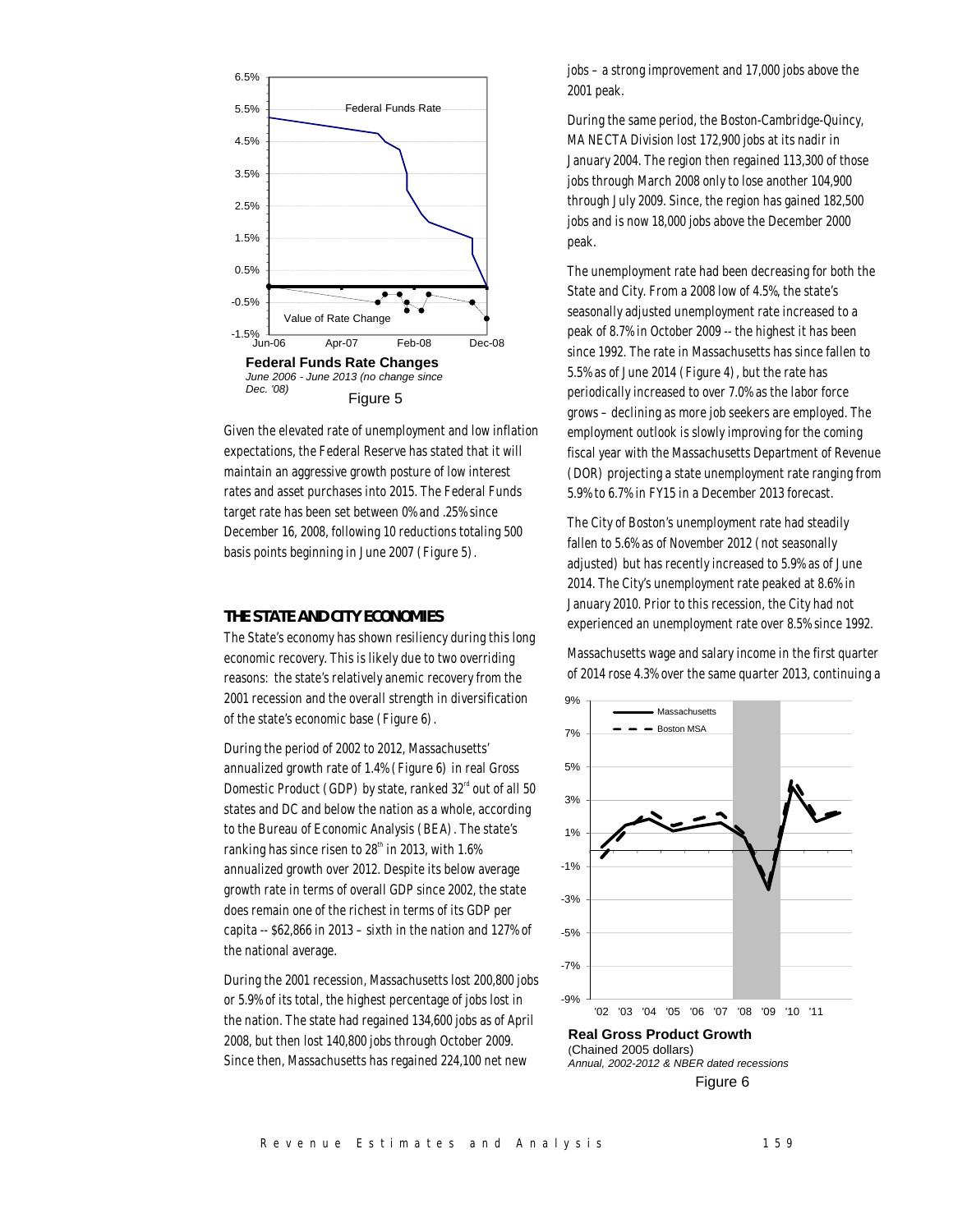trend of 14 positive year-over-year quarterly growth rates since first quarter 2010. Earnings growth by industry grouping over the period of the first quarter in 2013 to 2014 was strongest in "Finance and insurance" and "Arts, Entertainment, and Recreation", while "Government and government enterprises" and "Management of companies and enterprises" showed the weakest growth during the same period.

Massachusetts' seasonally adjusted total personal income rose by 0.9% from the first quarter of 2014 compared to the same quarter 2013,  $19<sup>th</sup>$  out of the 50 states and DC in terms of growth and just above the national average of 0.8%.

(See Boston's People & Economy section of Volume I for more detail on Boston's population and labor force trends)

# *THE COMMONWEALTH BUDGET*

State aid to the City represents its second largest single source of general fund revenue. The State also provides many grants that support city programs and expenditures. Often, changes to law that affect City expenditures and revenue generating capacity occur within or alongside budget language. As a result, the state budget is of great interest to the City.

# Recent State Budget History

The State has faced several very difficult years of structural budget imbalance and is facing more difficult years ahead despite revenue increases in FY13 and FY14.

The FY11 state budget used the last of federal stimulus dollars to the state that, according to Massachusetts Taxpayers Foundation (MTF) estimates, totaled \$4.75 billion between FY09 and FY11. The FY12 budget was the first budget since FY08 without stimulus dollars. This change led to an almost \$2 billion structural deficit that was overcome mostly by expenditure reductions, including reductions in aid to municipalities. Between FY09 and FY11, Net State Aid to municipalities (excluding regional school districts) declined by over \$670 million or 15%.

The State has made use of its stabilization or "rainy day" fund in addition to reductions in expenditures and increases in revenue to deal with its structural imbalance. At the close of FY08, the stabilization fund balance was approximately \$2.1 billion. The State had drawn down the balance considerably by the close of FY10 to a low of about \$670 million before revenues began to increase again in FY11. The fund has since increased and stood at about

\$1.56 billion at the close of FY13. The remaining balance at the end of FY14 is expected to be \$1.35 billion.

# The FY15 State Budget

As of this writing the State is in the final stage of development of its FY15 budget with budgets from the Governor, House, Senate and House and Senate Conference Committee having been submitted. The state budget has now been submitted to the Governor for any vetoes before being returned to the Legislature for veto overrides and final ratification. Prior to a budget submission by either branch, a local aid resolution was passed by the Legislature giving municipalities certainty in the amounts of the two largest state aid categories for the upcoming year.

Local aid in the Governor's budget increased slightly. Unrestricted General Government Aid was level-funded and while education aid was increased, Boston would receive very little additional funds due to the way the funds are applied through the aid formula.

There seems to be no overriding issue at the forefront of state budgeting this year. The Massachusetts Taxpayers Foundation describes the Governor's budget submission as a "steady as you go, straight-forward, no-frills" budget with no major initiatives. Rather, the Governor seemed more interested in last ditch efforts of smaller tax changes and dealing with recent issues with the State's Department of Children and Families. Other issues are being debated are expansion of Charter Schools and increasing the minimum wage in Massachusetts.

(See *State Local Aid* in this chapter)

# *Changes to City Revenue Structure*

In FY10, after many years of legislative attempts, municipalities were granted their first new local option revenue stream since the hotel and jet fuel taxes of more than twenty years ago. The State offered for local adoption a meals tax at the rate of .75% in addition to the state tax. Adopting municipalities receive revenue collected by the State from the tax receipts generated in their own communities. As of this writing, 182 municipalities out of 352 in total have adopted the meals tax. This tax was adopted by the Boston City Council effective October 1, 2009, and produced its first full year of revenue in FY11. The State also granted an option for a 2 percentage point increase to the existing 4% local option room occupancy tax which was approved and implemented in Boston along with the meals tax. To date, 109 municipalities have increased their tax to more than 4.0%.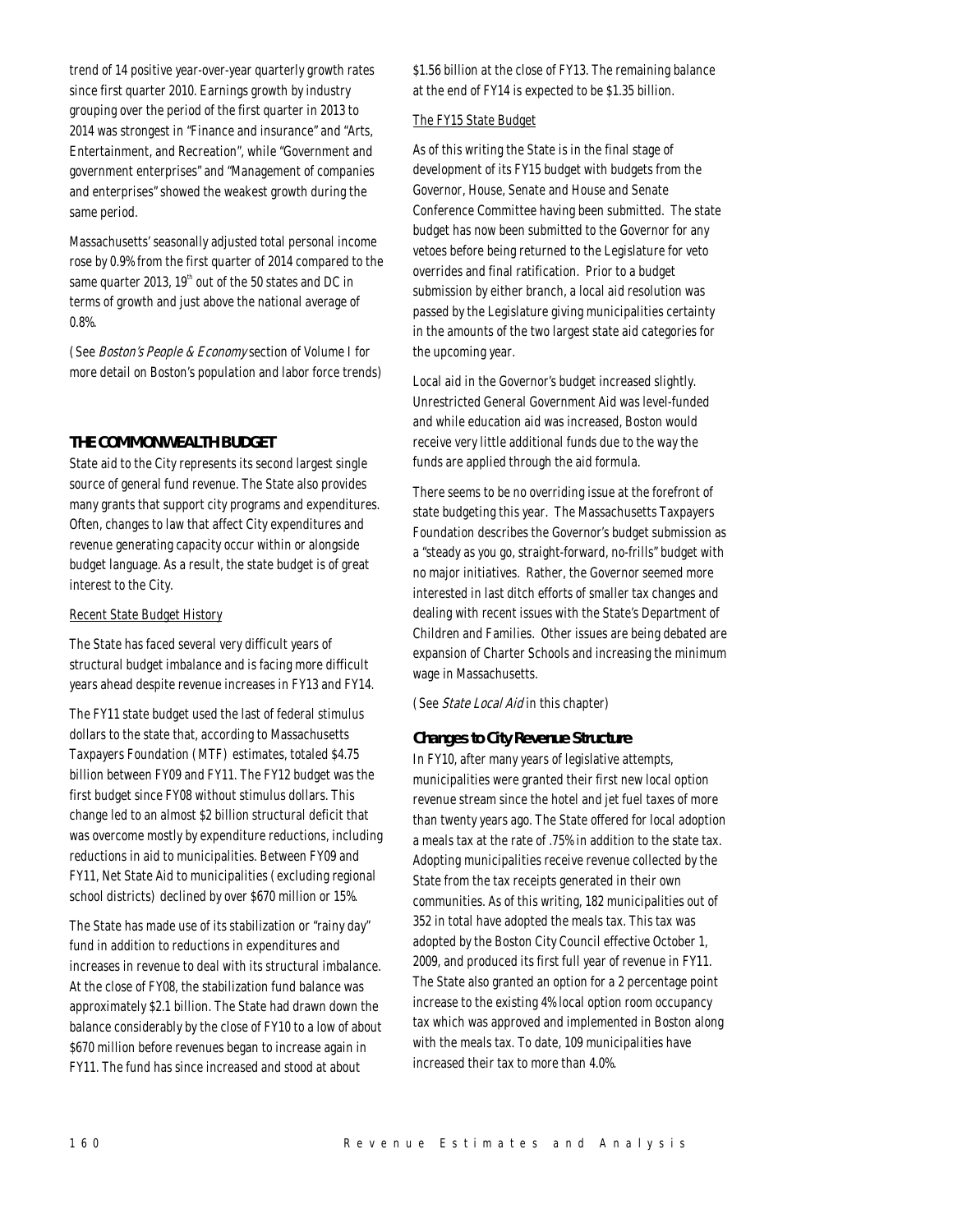The economy and years of State Aid reductions have taken their toll on many municipalities. The consequences have been increased reliance on the property tax, new user fees, and reduced public services throughout the state.

Recognizing the threat to fiscal stability represented by these trends, the City has repeatedly filed legislation over recent years to diversify and modernize its revenue structure and to secure and grow its tax base.

Specifically, the City has proposed establishing a local option tax on parking in commercial lots and closing a tax loophole on room occupancy that allows internet resellers to avoid tax on the increment between what they paid for a room night and what they sell it for. The latter of these is a change to the base of the state and local tax and would benefit the State and all municipalities that have adopted the local option room occupancy tax. It has also become a national issue since a room occupancy tax is common across states and localities.

As a matter of course, the City updates its fee and fine structure as needed for any increases necessary to cover the cost of providing services or deterring undesired behavior. No increases for FY15 have been submitted or approved by the City Council prior to the submission of this budget. But several departments have expressed interest in reviewing existing fee structures by removing antiquated fees that no longer apply to the current services or adding new fees for new services that will be reviewed in the upcoming months.

The following discussion details the three major local revenue streams to the City: Property Tax, State Aid, and Local Receipts. This is followed by a brief discussion of Non-Recurring Revenue.

# *REVENUE ESTIMATES*

#### *The Property Tax*

The property tax levy has always been the City's largest and most dependable source of revenue. In FY14, the net property tax levy (levy less a reserve for abatements) totals \$1.744 billion, providing 67.8% of recurring revenue. In FY15, the net property tax levy is estimated to total \$1.822 billion and accounts for 67.7% of budgeted recurring revenues.

The increases in the gross property tax levy have been steady and consistent from FY85, the beginning of "Proposition 2 ½" restrictions on levy growth, to FY14 ranging from a low of \$28 million to a high of \$94 million over the period. However, because of the increasing property tax levy base, the \$29.9 million increase in FY85 represented an 8.9% increase, while the \$94.4 million rise in FY14 represents only 5.3% growth. It is important for the financial health of the City that the property tax levy continues to grow, but efforts continue to reduce reliance on the property tax through increasing existing or establishing new local revenue sources as discussed in the previous section.

Proposition 2 ½ has been the overwhelming factor affecting the City's property tax levy since being passed in 1980. Proposition 2 ½ limits the property tax levy in a city or town to no more than 2.5% of the total fair cash value of all taxable real and personal property. It also limits the total property tax levy to no more than a 2.5% increase over the prior year's total levy with certain provisions for new construction. Finally, Proposition 2 ½ provides for local overrides of the levy limit and a local option to exclude certain debt from the limit by referendum. The City of Boston, however, has never sought a vote to either override the levy limitations or exclude any debt from the limit. In each year since FY85, the City has increased its levy by the allowable 2.5%. These increases have grown as the levy has grown, beginning in FY85 at \$8.4 million and reaching \$44.5 million in FY15.

During these same years, the levy has also been positively impacted by taxable new value or "new growth." New growth can arise from both real and personal property. New growth is expected to be approximately \$35.0 million in FY15 – a solid level of growth and a marked improvement over FY13. FY14 new growth of \$53.1 million includes movement of two large properties from exempt to taxable and is therefore not comparable. Property tax



Figure 7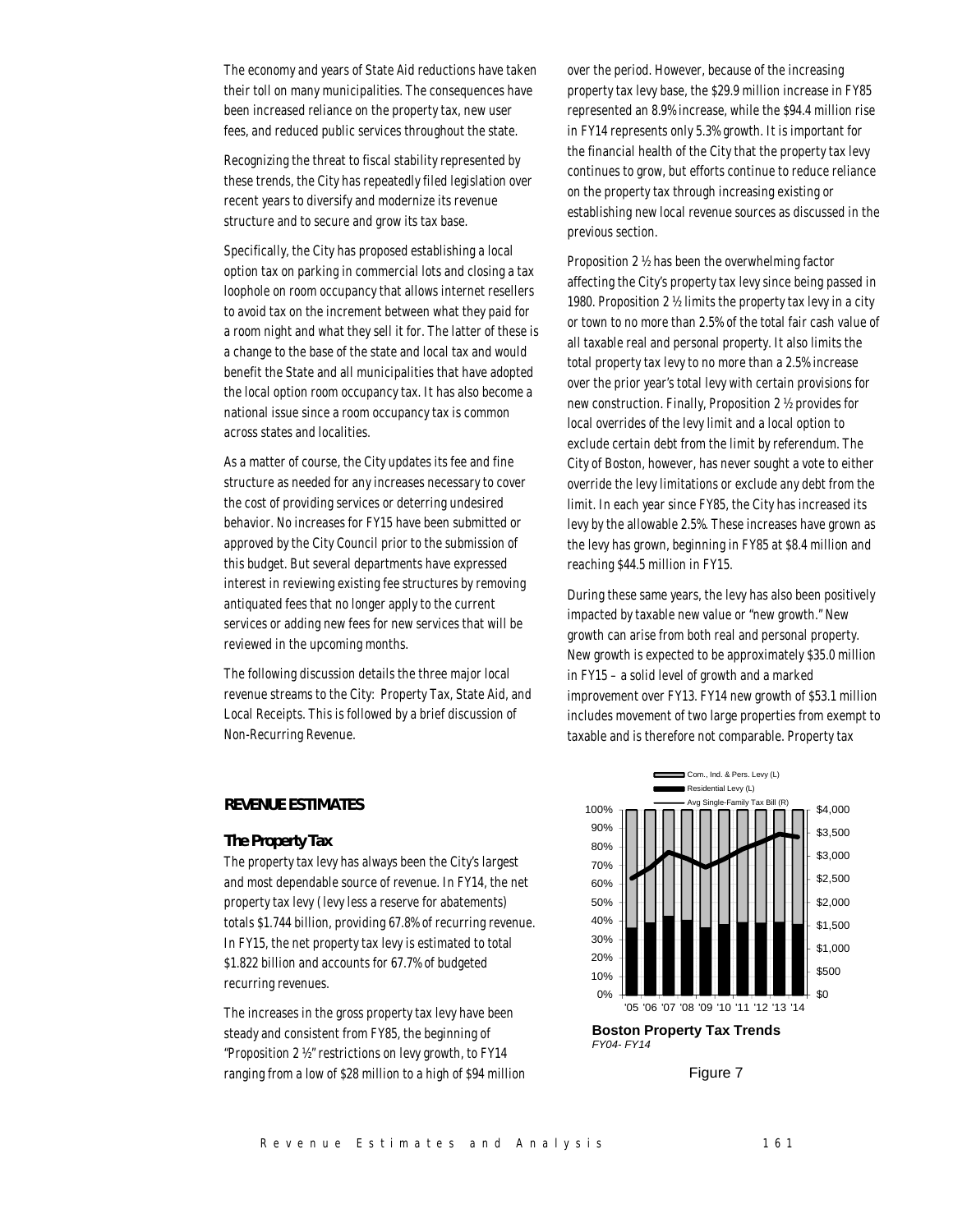growth from new growth has exceeded that from the allowable 2.5% increase in nineteen of the last thirty one years.

While the total tax levy has continually gone up, property values in Boston declined during the recent tough years in the residential and commercial real estate markets. FY10 and FY11 were only the first and second declines in property values recorded in the City since FY94. In the FY13 triennial revaluation as of January 1, 2012, values increased to \$92.2 billion, a \$3.7 billion or 4.2% increase. Values continued their increase into FY14, solidly increasing by \$7.6 billion or 8.2%.

The percentage of the total tax levy being borne by residential taxpayers increased from 36.2% to 39.2% between FY09 and FY13. This shift is due to the larger decrease in commercial property values in the levy compared to residential property values. At its recent lowest point, the residential levy was nearly 32% of the total levy (Figure 7).

Indicators of the property tax in the current economy are improving as well. Office vacancy rates, an indicator of commercial real estate value, are declining from their peak. According to the firm Colliers Meredith & Grew, the City has a vacancy rate of 11.9% as of fourth quarter 2013. The National Association of Realtors reports that in the third quarter of 2013, the median sale price of an existing home in the Boston MSA was \$393,700, an increase of 7.6% over the same quarter in 2012. This recent value is a 35.4% increase from the nadir in the first quarter of 2009, but still 6.5% below the peak in the second quarter of 2006.

Recently, with all of the turmoil in the real estate market, there has been concern around falling property values and their effect on property tax. Declining property values can present a problem for cities as dependent on the property tax as Boston. As property values decreased in the early 1990's, and the City continued each year to maximize the allowable levy increase under Proposition 2 ½, the levy rapidly approached the levy ceiling of 2.5% of total assessed value. Reaching the 2.5% ceiling would have resulted in a very limited increase in allowable annual levy growth.

However, due to years of strong new growth increases, the City has some space between its FY14 net effective tax rate of 1.78% and the tax levy ceiling of 2.5% (Figure 8). If the real estate market were to depreciate, the City's lack of proximity to the 2.5% property tax rate threshold will insulate revenues from an immediate shock. However, if values were depressed long enough, future growth of the property tax would be impaired.

# *State Aid*

State aid refers primarily to distributions from the Commonwealth to municipalities for Chapter 70 Education Aid and Unrestricted General Government Aid, along with other relatively small Commonwealth programs such as library aid and various reimbursements. State aid, as it is used here, excludes any grants to or offsets for direct expenditure by City departments. It also includes reimbursements from the Massachusetts School Building Authority (MSBA).

The City's FY15 state aid estimate is based on a combination of the local aid resolution for the two largest aid streams, the Governor's Budget ("House 2") for all others, and a schedule of payments for MSBA. The City received general fund gross state aid totaling \$390.5 million in FY12 and \$403.3 million in FY13. The City



expects to receive \$409.2 million in state aid in FY14 and has budgeted \$417.7 million in gross state aid in FY15.

"Municipal Charges", also known as, "State Assessments" are charged by the Commonwealth to municipalities for items such as MBTA service and Charter School tuition. State aid distributions are reduced by the amount of assessments charged to a municipality. The City paid \$156.6 million in assessments in FY12 and \$172.4 million in FY13. The City expects to pay \$192.4 million in assessments in FY14 and is budgeting \$215.6 million in FY15. The largest assessments are those of the MBTA and charter school tuition. The latter of these will increase significantly in the near future due to recent legislation expanding the number of charter schools.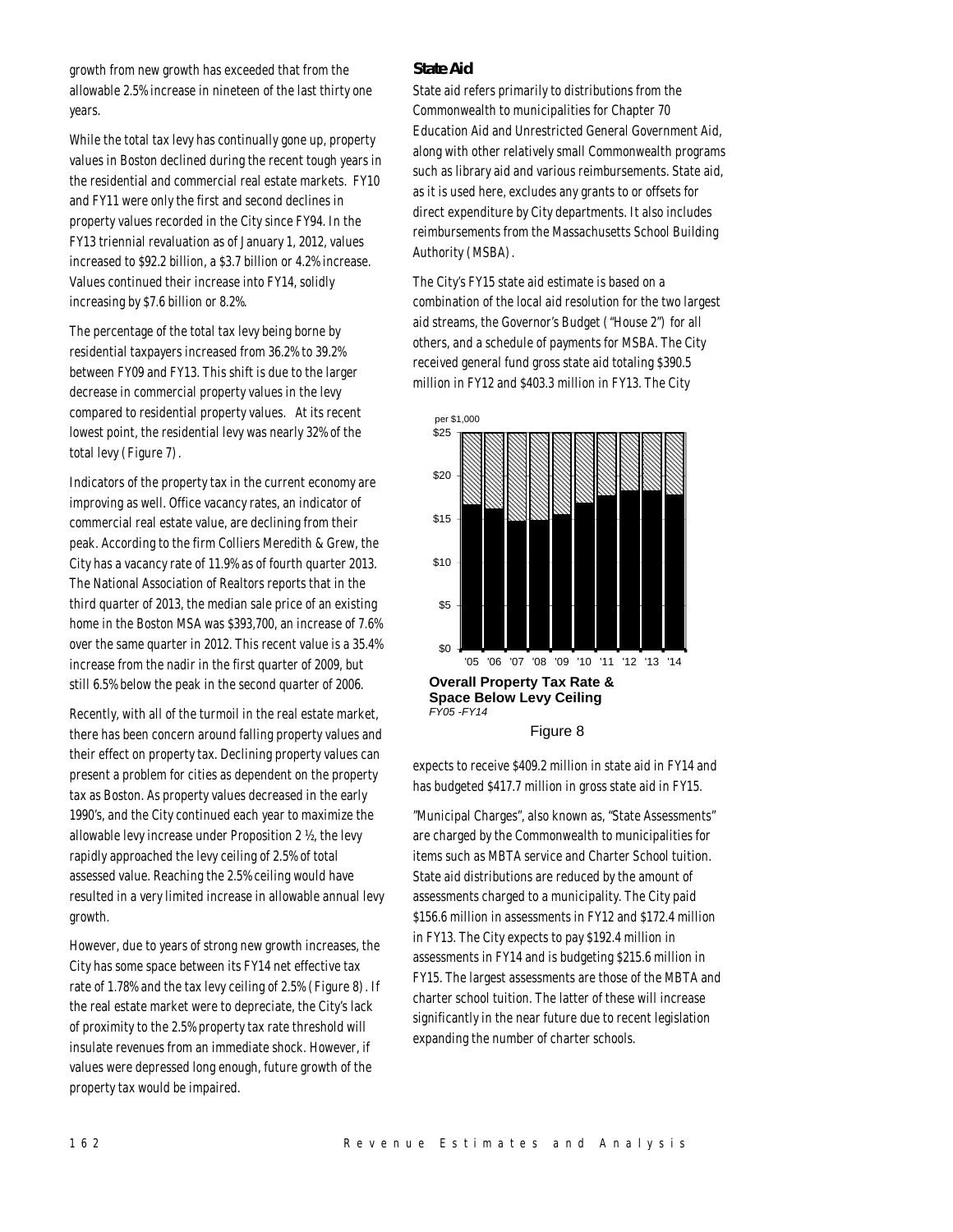

Figure 9

Net state aid, which is gross state aid revenue minus state assessments, has been trending down steeply since FY02. The rapid annual increases in the charter school tuition and MBTA assessments, combined with reductions in education and general government aid, continue to contribute to this trend (Figure 9). With a decrease in net state aid for FY15, Boston is \$162.9 million, or 45%, below its FY08 level of net state aid of \$365.1 million. This loss of resources has put extraordinary pressure on the property tax and other local revenue sources as well as levels of expenditures. To mitigate some of this loss, the state expanded local option taxing authority and created savings opportunities, but their combined value does not offset the aggregate losses in net state aid.



Net state aid amounted to \$233.9 million in FY12 and \$230.9 million in FY13. FY14 budgeted net state aid totals \$216.8 million and the FY15 Budget assumes a reduction to \$202.1 million.

#### Education Aid

In 1993, the Commonwealth began an effort to increase and equalize funding for local education. The Chapter 70 formula borne from that effort establishes a foundation budget, or a minimum level of education spending in each school district, which the state and district then share the cost of funding. The City received Chapter 70 education aid totaling \$205.4 million in FY12, and \$207.9 million in FY13. The City expects to receive \$209.4 million from the state in FY14 and, based on the FY15 local aid resolution passed by the Legislature, is expecting \$211.0 million in FY15.

Another key component of the Commonwealth's education reform effort is charter schools. Charter schools, which are granted charters by the State Board of Education, are publicly funded schools administered independently from local school committee and teacher union rules and regulations. Charter Schools are financed by the home districts of their students through a per pupil based charge. (See *Innovations in Education* chapter of this volume for more detail on charter schools.)

Beginning in FY12, the previous charter school tuition cap of 9% of a sending district's net school spending (NSS) has been expanded, doubling by 2017. This increase in the amount of funding that may be diverted from a sending school district allows for more charter schools to be available to Boston resident students. The State Board of Education recently approved charters for eight new Commonwealth charter schools, which are projected to serve over 4,000 new students when fully operational over the coming years. This expansion will substantially increase the City's Charter school tuition assessment going forward.

The Commonwealth, subject to appropriation, is required to pay the City a reimbursement for tuition paid to charter schools. A new schedule changes the percentages of reimbursement over a six year period. The tuition reimbursement for FY15 will be 100%, 25%, 25%, 25%, 25%. Reimbursement works as follows: 100% of the increase in total tuition in year X. In year X+1, the tuition increase in year X is reimbursed at a 25% rate the second year and each year thereafter up to 6 years in 2016. After the last year, the original year's tuition cost increase is no longer reimbursed.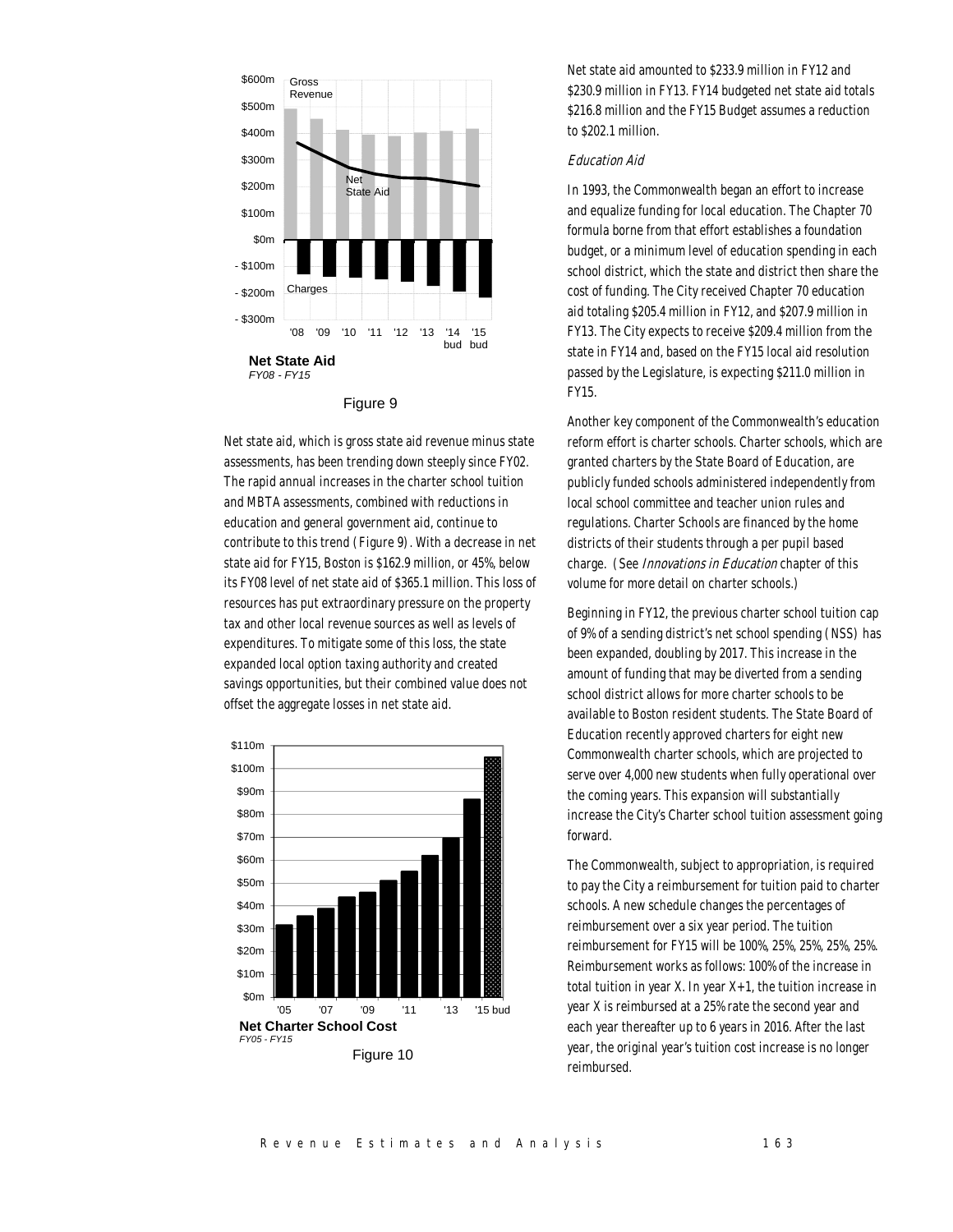Approximately 7,523 Boston resident students are attending "Commonwealth" charter schools in FY14. The City projects that this number will increase to 8,491 in FY15. The net cost of charter schools to the City has been increasing rapidly: in FY12 the cost was \$61.9 million and in FY13, \$69.8 million. In FY14 the City has budgeted an \$86.6 million net impact, and in FY15, \$105.0 million (Figure 10).

# Unrestricted General Government Aid (UGGA)

For the FY10 budget and going forward, the Governor and the Legislature combined general government aid from Additional Assistance and Lottery into one account - UGGA. Revenue derived from the State's lottery now accounts for nearly all funds dispersed through UGGA. The current distribution of UGGA is a weighted average of both Lottery and Additional Assistance distributions of the past.

For Boston, the combined accounts totaled \$160.2 million in FY12 and FY13. In FY14, the City will receive \$164.0 million and has budgeted for an increase to \$168.6 million for FY15.

Below are historical explanations of Additional Assistance and Lottery.

# Additional Assistance

Additional Assistance was originally conceived and designed as a revenue-sharing concept and distributed based on the relative need of cities and towns. Additional Assistance had been frozen or reduced annually since FY94, with most local aid increases coming through Chapter 70 education aid instead. Less than half the state's municipalities were receiving Additional Assistance as of FY09, with Boston receiving over 40% of the statewide distribution.

The City received \$164.2 million each year from FY04 through FY08 and \$148.2 million in FY09 before the account was merged.

The original purpose and usefulness of Additional Assistance came into question during the budget processes of both Governor Swift and Governor Romney. A taskforce set up by the Metropolitan Mayors Coalition in 2005 researched the history and methods of delivering local aid to municipalities in Massachusetts. The taskforce recommended returning to a similar formula.

Since that time, the Federal Reserve Bank of Boston has developed a new needs-based formula and has made presentations across the state and the nation explaining the benefits of distributing aid in such a way. In the current Legislative session, a bill has been filed to renew this formula based on the work of the Federal Reserve. Any changes to this aid account must include a so-called "hold harmless" to protect current distributions of UGGA.

# Lottery Aid

The now 40 year old lottery reached its peak in FY06 at \$4.52 billion in sales. The original lottery formula was not favorable to the City because it distributed lottery aid increases based inversely upon each municipality's relative per capita property wealth. The City received a smaller percentage share of Lottery Aid than its share of the state population, and dramatically less than the share of lottery proceeds derived from sales in Boston.

Prior to the FY10 consolidation into Unrestricted General Government Aid, the City received Lottery Aid of \$71.6 million in FY08 and \$64.6 million in FY09.



**Recurring Local Receipts (non-property tax/state aid)**  *FY05 - FY15 (adj. for actual base hotel collections) FY12 forward includes all hotel tax*



#### *Local Receipts*

The City annually collects a significant amount of recurring revenues other than Property Tax or State Aid. In sum, the City collected \$446.7 million in FY12 and \$457.7 million in FY13 from these sources. The City expects to exceed the mid-year budget estimate of \$419.7 million in FY14 and collect \$454.6 million in FY15 (Figure 11).

Revenue from excise taxes, payments-in-lieu-of-taxes, licenses and permits, fees and fines, investment income, and available funds are part of this local receipts group (Figure 12). Forecasts of these revenue types are done by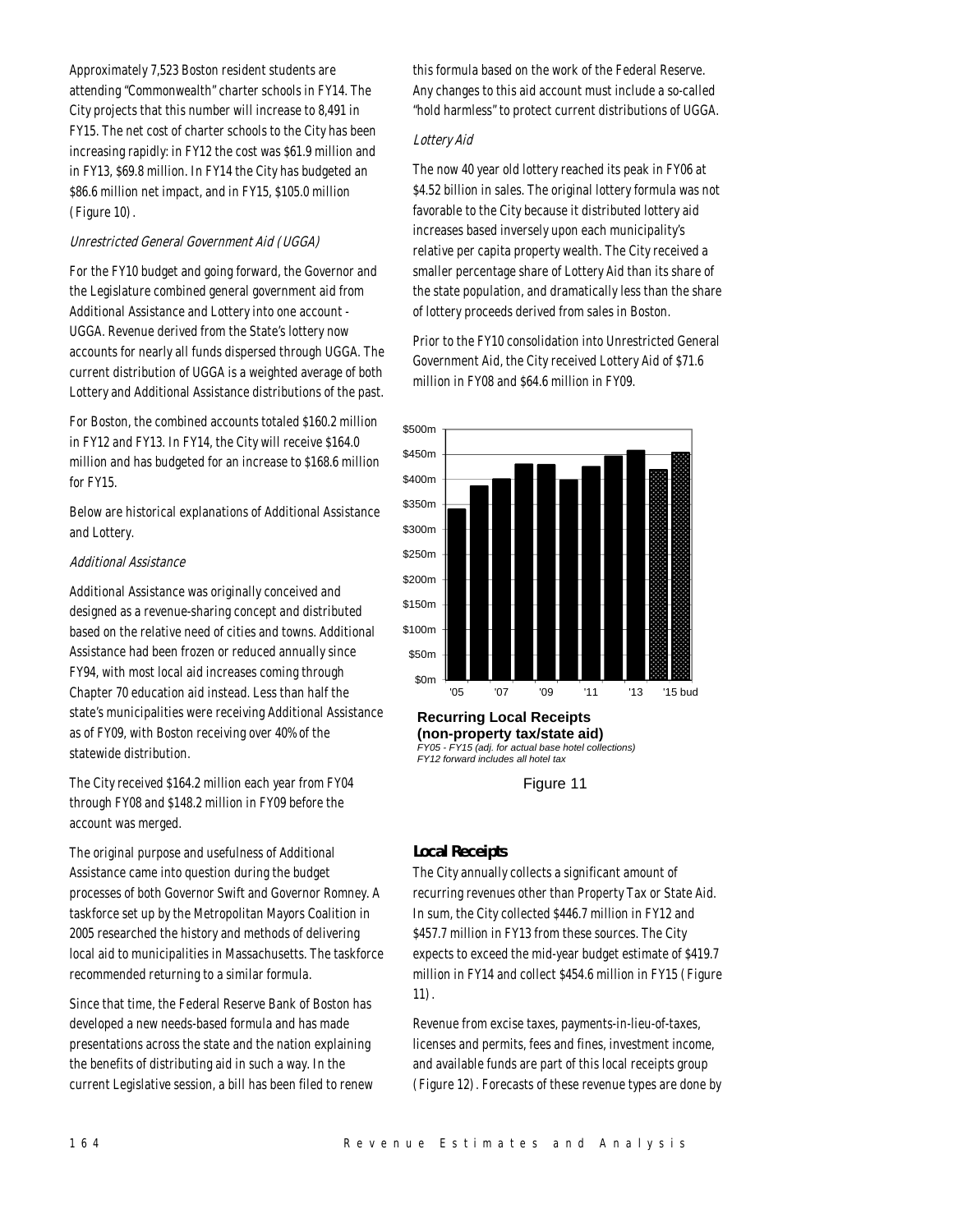

detailed econometric modeling or trending historical collections, depending on the specific revenue source and the availability of other data.

#### Excise Taxes

The Commonwealth imposes an excise in-lieu of property tax on motor vehicles, the proceeds of which are received by the municipality where the vehicle is principally kept. The excise is a uniform rate of \$25 per \$1,000 of vehicle valuation. Valuations are determined by a statutorilydefined depreciation schedule based on the manufacturer's list price and the year of manufacture.

Motor vehicle excise revenue totaled \$40.4 million in FY12 and \$47.1 million in FY13. The City expects motor vehicle excise revenue to meet the midyear annual projection of \$40.0 million in FY14 and rise to \$42.0 million in FY15. Since the excise tax lags the sale of the vehicle, this revenue estimate is generated based on state projections of current year tax collections on motor vehicle sales in the Commonwealth.

The Commonwealth granted municipalities a new local option tax on restaurant meals beginning October 1, 2009. The City adopted this tax and received \$22.0 million for FY12. In FY13, the City collected \$22.9 million. In FY14, the City expects to exceed the budgeted estimate of \$21.5 million and the FY15 budget assumes an increase to \$23.0 million. This revenue is estimated using the income of area residents, employment numbers for local restaurants, expected local room occupancy excise revenues (a driver of restaurant meals), and historical trends.

The local room occupancy excise amounts to 6.0% of the total amount of rent for each hotel or motel room occupied. This rate was increased in the fall of 2009 from 4.0%, along with the enactment of the new meals tax.

Another 5.7% excise tax is directed to the state general fund and another 2.75% fee to the state's convention center fund, for a total tax from all sources on hotel rooms in the City of 14.45%. Room occupancy excise revenue to the City totaled \$63.4 million in FY12. In FY13, the City collected \$69.4 million. The City expects to exceed the mid-year budget estimate of \$64.0 million in FY14 due to very strong hotel bookings. The FY15 budget estimates an increase to \$68.5 million. FY12 through FY14 collections include an amount that was directed to pay debt service on bonds related to the Boston Convention and Exhibition Center (BCEC). That practice ended in FY15.

Room occupancy excise receipts are estimated based on air travel statistics from Logan International Airport, regional personal income, and the consumer price index for recreation for Boston.

The vehicle rental surcharge is a revenue-sharing arrangement with the Commonwealth. Under this arrangement, all vehicle rental contracts originating in the City are subject to a \$10 surcharge. The City receives \$1 of this surcharge. Prior to FY13 this revenue source was pledged directly to BCEC special obligation debt and was not budgeted in the general fund. This revenue is now available for general fund use and is estimated at \$1.0 million for FY14 and \$1.3 million for FY15.

The excise on the sale of jet fuel is 5% of the average sales price of the previous quarter, but not less than five cents per gallon. Increases in fuel prices lead to increased jet fuel excise revenue. Recent jet fuel prices have decreased slightly from their peak in FY12, but have remained fairly consistent. Jet fuel excise revenue totaled \$32.6 million in FY12 and \$36.6 million in FY13. The City expects this revenue source to exceed the midyear annual projection of \$30.8 million in FY14 and to increase to \$32.0 million in FY15. Estimates incorporate fuel price forecasts from the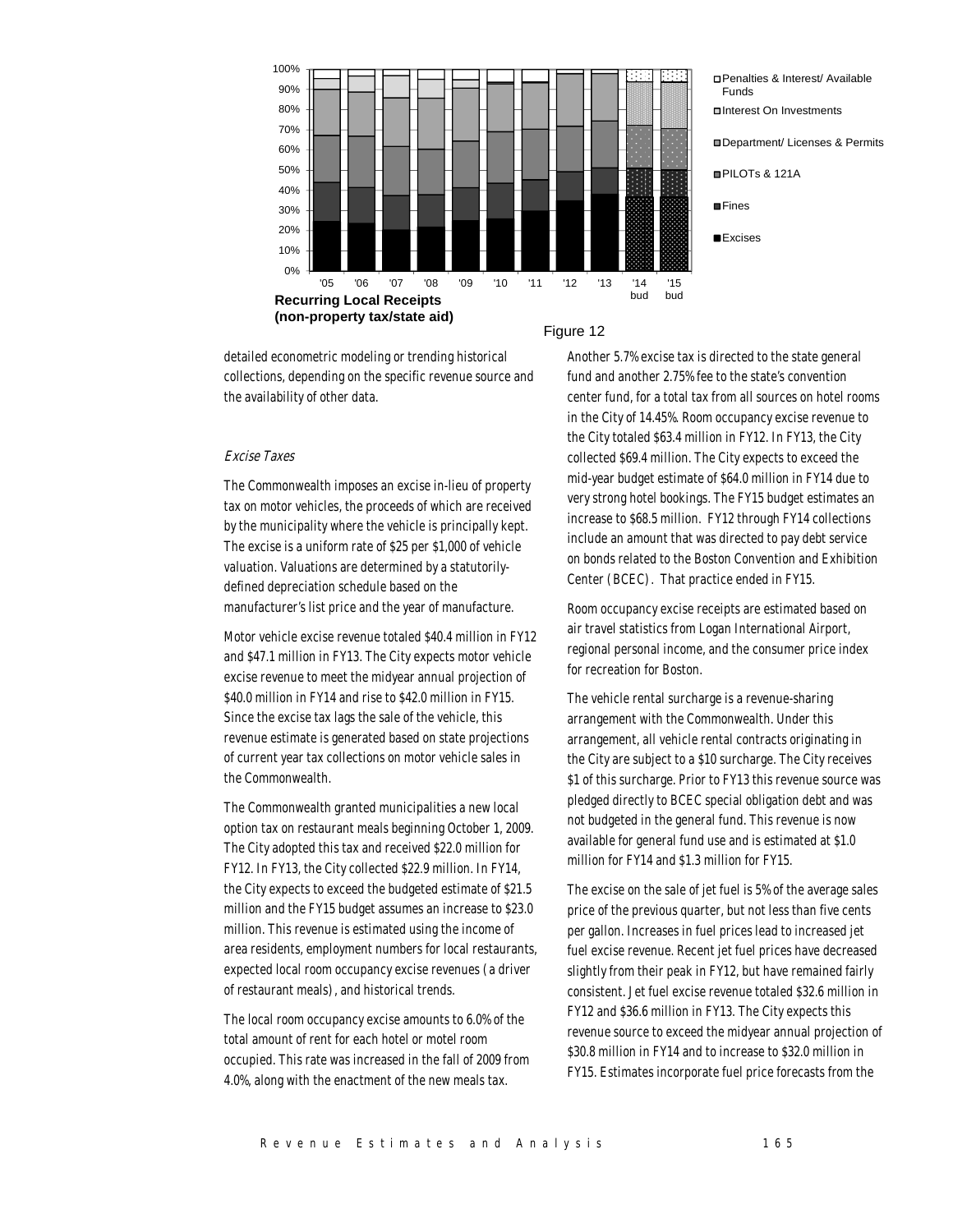Energy Information Administration (EIA) and air traffic volume from Logan International Airport.

# Parking Fines

In FY13, the City issued over 1.3 million parking tickets and has maintained a high rate of collection on those tickets. Approximately 86% of tickets are collected in the first six-months after issuance and 91% are collected within a year. The major factors contributing to the City's successful collection rate include non-renewal of violator's registrations and licenses by the Registry of Motor Vehicles until penalties are paid, booting and towing of vehicles, increased ability to recover fine payments from rental agencies, and systematic collection of fines for company cars and leased vehicles. The City also contracts with a third-party vendor to collect delinquent fines from out of state vehicles and other hard to reach offenders.

The City collected parking fine revenue of \$61.0 million in FY12 and \$56.3 million in FY13. Parking fine revenue is expected to reach the mid-year budget estimate of \$56.0 million in FY14 and increase to \$56.5 million in FY15. The lower recent revenue is due to lower numbers of tickets issued overall. Issuance of parking fines is down in many major cities nationwide, likely due to economic conditions.

#### Interest on Investments

In general, the City's level of investment income is a function of prevailing short-term interest rates and daily cash balances. Since June 2007, interest rates have been reduced in an effort to stimulate the economy out of recession. Given the very low interest earnings potential of recent years, the Treasury department had instead engaged in a compensating balance approach with banks, having fees paid through depositing minimum balances. Now that interest rates are increasing as the economy shows signs of recovery, the City is moving away from the compensating balance approach. Investment income totaled \$1.0 million in FY12 and \$180,000 in FY13. The City projects interest income will reach the \$120,000 mid-year annual estimate in FY14 and is projected to increase to \$200,000 in FY15.

#### Payments in Lieu of Taxes

Payments in Lieu of Taxes (PILOTs) are payments made by property tax-exempt institutions located in the City, including hospitals, universities and cultural institutions. These are voluntary contributions for municipal services such as police and fire protection, street cleaning, and snow removal.

Growth in PILOT's comes from new agreements, escalations that adjust the payments for inflation, and renegotiation or expansion of current agreements. The Massachusetts Port Authority (MassPort) currently provides nearly half of the PILOT revenue the City receives annually.

In April 2010, Mayoral appointed task force released a report suggesting more standardization of PILOT agreements. Specifically, each agreement should represent, in cash or in-kind, 25% of the amount of tax that would be due if properties were not tax exempt. This type of change would generate more revenue than what is currently collected while providing some equity across paying institutions. New agreements under this framework were adopted in FY12 and that year includes the first installment of a five-year phase-in period to the new amounts. Revenue estimates for FY15 assume the fourth year of that period.

Payments in lieu of taxes totaled \$36.0 million in FY12 and \$42.6 million in FY13. The City expects this revenue source to meet the midyear annual budget estimate of \$42.4 million for FY14 and estimates \$45.1 million in FY15.

# Urban Redevelopment Chapter 121A

Massachusetts General Law (MGL), Chapter 121A allows local governments to suspend the imposition of property taxes at their normal rates in order to encourage redevelopment. In recent years, the City used this mechanism to encourage development of the Seaport Hotel, the World Trade Center office buildings, and many housing developments. Chapter 121A revenues are based on two separate sections of the law as described below.

The Urban Redevelopment Corporation excise (Chapter 121A, section 10) is collected in-lieu-of-corporate income tax for which the Commonwealth acts as the collector and distributes the proceeds to municipalities. In most cases, the formula for the 121A, section 10 excise in-lieu-of-tax is \$10 per \$1,000 of the current cash value of property plus 5% of gross income. In FY12 and FY13, the City received Chapter 121A, section 10 distributions of \$37.6 million and \$35.2 million, respectively. In FY14, Chapter 121A section 10 revenues are budgeted at \$26.5 million and \$26.8 million for FY15. The decrease in this line is a result of the expiration of several large Chapter 121A section 10 agreements and the properties transitioning back to regular property taxes.

In addition to the Section 10 payments collected by the Commonwealth described above, most 121A corporations have individual agreements with the City that result in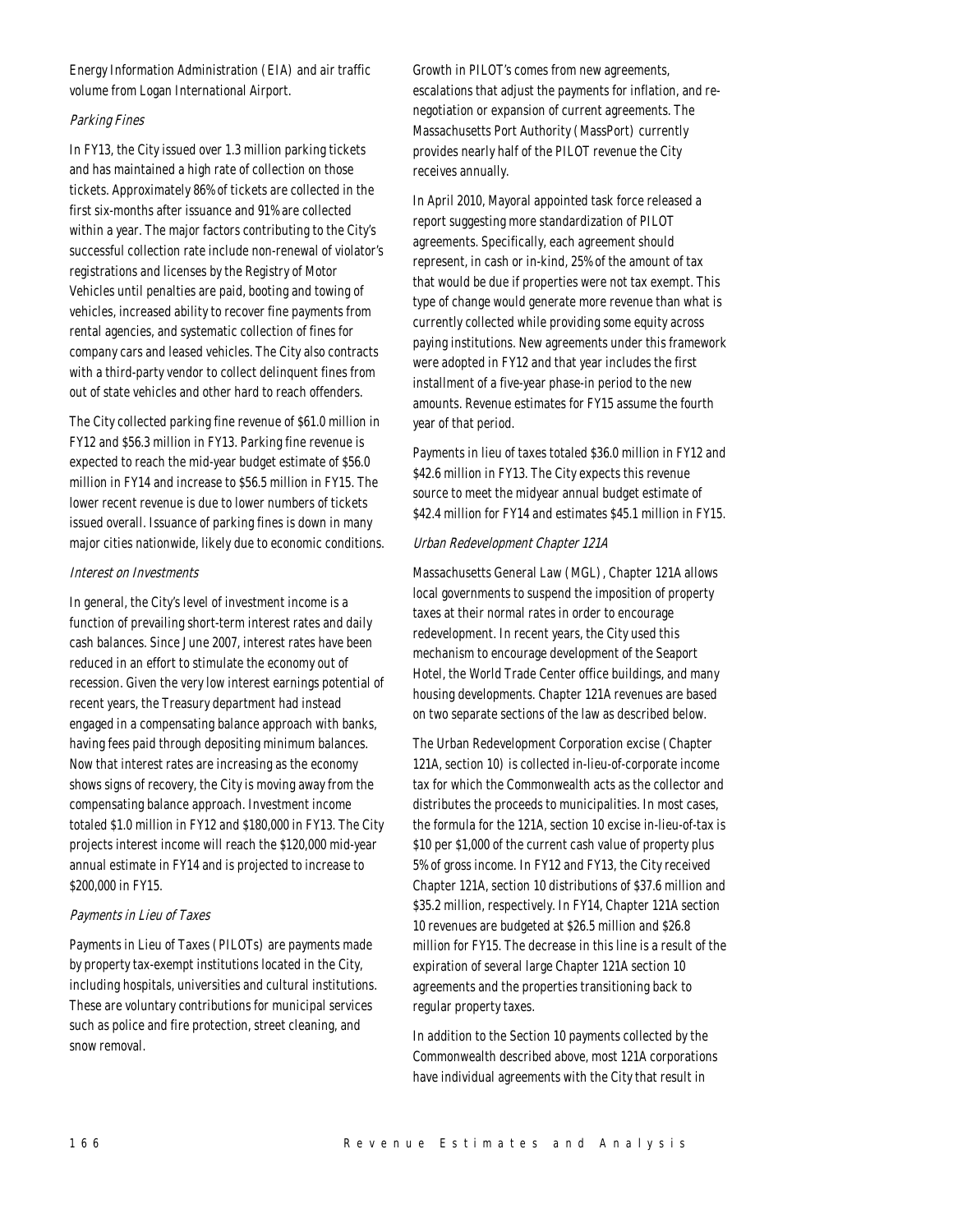additional payments made directly to the City. These "Section 6A" agreements are complex, with actual amounts owed dependent on a formula that varies widely. The City collected Section 6A payments of \$24.6 million in FY12 and \$25.8 million in FY13. The City expects FY14 Section 6A collections to reach the midyear budget estimate of \$21.0 million and decrease to \$19.2 million in FY15.

#### Miscellaneous Department Revenue

This category contains several large accounts and many more small accounts. The largest revenue source in this category is Municipal Medicaid reimbursements for school health services. This federal reimbursement, administered by the state, began in FY94. The City received \$8.1 million in FY12 and \$7.4 million in FY13. Municipal Medicaid reimbursement is expected to reach the midyear annual budget estimate of \$6.0 million in FY14 and increase to \$7.0 million in FY15.

Other Miscellaneous Department Revenue, which consists of accounts collecting miscellaneous fees for services, rents, and reimbursements that are not separately stated on the Revenue Detail at the end of this chapter, is budgeted at \$11.2 million and \$15.8 million in FY14 and FY15, respectively.

This category of revenues is estimated largely by historical trend.

#### Licenses and Permits

This category is dominated by building permit revenue, from which the City received \$32.6 million and \$29.3 million in FY12 and FY13 respectively. Building permit revenue is expected to meet the midyear budget estimate of \$34.0 million in FY14, and is projected to decrease to \$28.0 million in FY15. This estimate is forecast based on the Wilshire US Real Estate Investment Trust Total Market Index, the commercial paper issued to support commercial construction, as well as trending of recent collections.

The next largest license and permit revenue is the cable television license fee from which the City received \$7.5 million in FY12 which included an increase due to an early FY13 payment and \$4.6 million in FY13. The City has budgeted \$4.6 million in FY14 and \$6.0 million in FY15.

Alcoholic beverage licensing is the only other revenue source in this category that regularly exceeds \$3 million in annual revenue. Alcoholic beverage licenses are budgeted at \$3.4 million in FY14 and \$3.5 million FY15.

#### Penalties and Interest

Taxpayers are assessed both a penalty and interest for late payments of property tax bills, motor vehicle excise bills and other payments. The City collected \$8.6 million in such penalties and interest in FY12 and \$9.3 million in FY13. Actual penalty and interest collections for FY14 will meet the current midyear budget estimate of \$8.4 million and are projected to be \$8.7 million in FY15.

#### Available Funds

Available funds are linked to a separate category of expenditure appropriation - those supported by immediately available fund transfers. Most of the City's general fund budget is supported by the revenues that are estimated to come in during the course of the fiscal year. This includes the property tax levy, excises, state aid, and the various other categories of revenues described above.

The only two significant available funds that the City generally budgets each year are parking meter revenues to support the Transportation Department, and cemetery trust monies which are used to support the City's maintenance of its public cemeteries. The City did not transfer any funds in FY12 or FY13. The City expects to transfer \$16.5 million from the parking meter fund to the general fund in FY14 and \$19.0 million in FY15. The City also plans to transfer roughly \$807,000 from the cemetery trust fund to the General Fund in FY14 and roughly \$772,000 in FY15.

Both special funds have fees collected during the course of the year. By transferring out less than what is collected over the years, the City has built up the balances in these funds. Trust fund balances, such as the cemetery trust, also benefit from the opportunity to invest in securities offering a higher return than short-term fixed-income investments.

(See Financial Management section of Volume I for detail)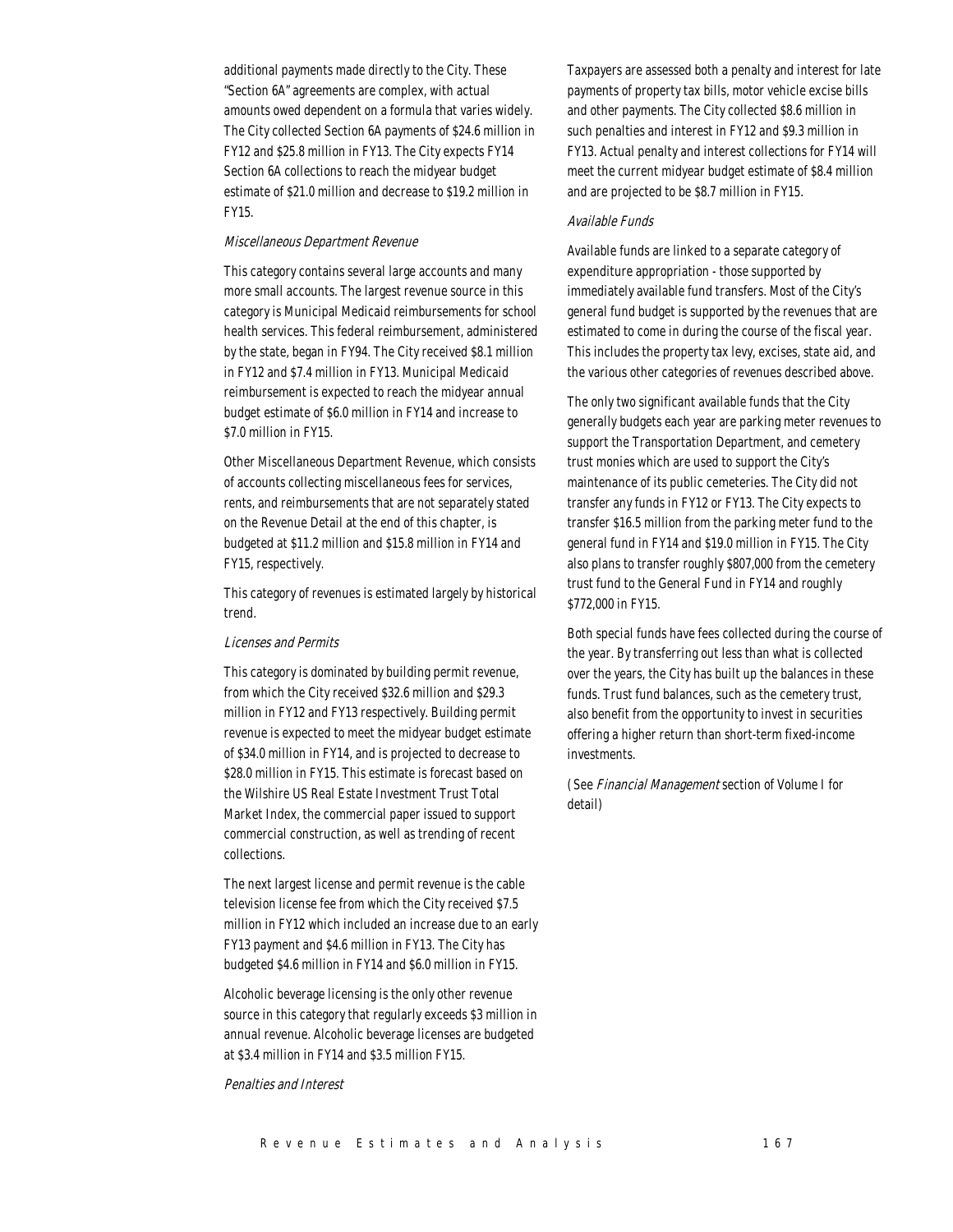# *Non-Recurring Revenue*

Surplus Property

The surplus property disposition fund contains the proceeds from the sale of various City land or buildings. The use of these funds is usually restricted to one-time expenditures. No funds are included in the FY15 Budget from this revenue source.

# Budgetary Fund Balance

Budgetary Fund Balance can be appropriated for use during the fiscal year after certification by the DOR. Budgetary Fund Balance is more commonly referred to as "Free Cash" when used this way. This item is most simply described as the portion of available reserves, generated to a considerable degree by annual operating surpluses, which the City can responsibly appropriate for spending.

The FY13 Budget did not use of these funds, instead using recurring revenue to support the appropriation for Other Post-employment Benefits (OPEB), the liability associated with retiree health insurance costs. The FY14 and FY15 budget assume the use of \$40.0 million to support OPEB.

(See Financial Management section of Volume I for more detail on this revenue source)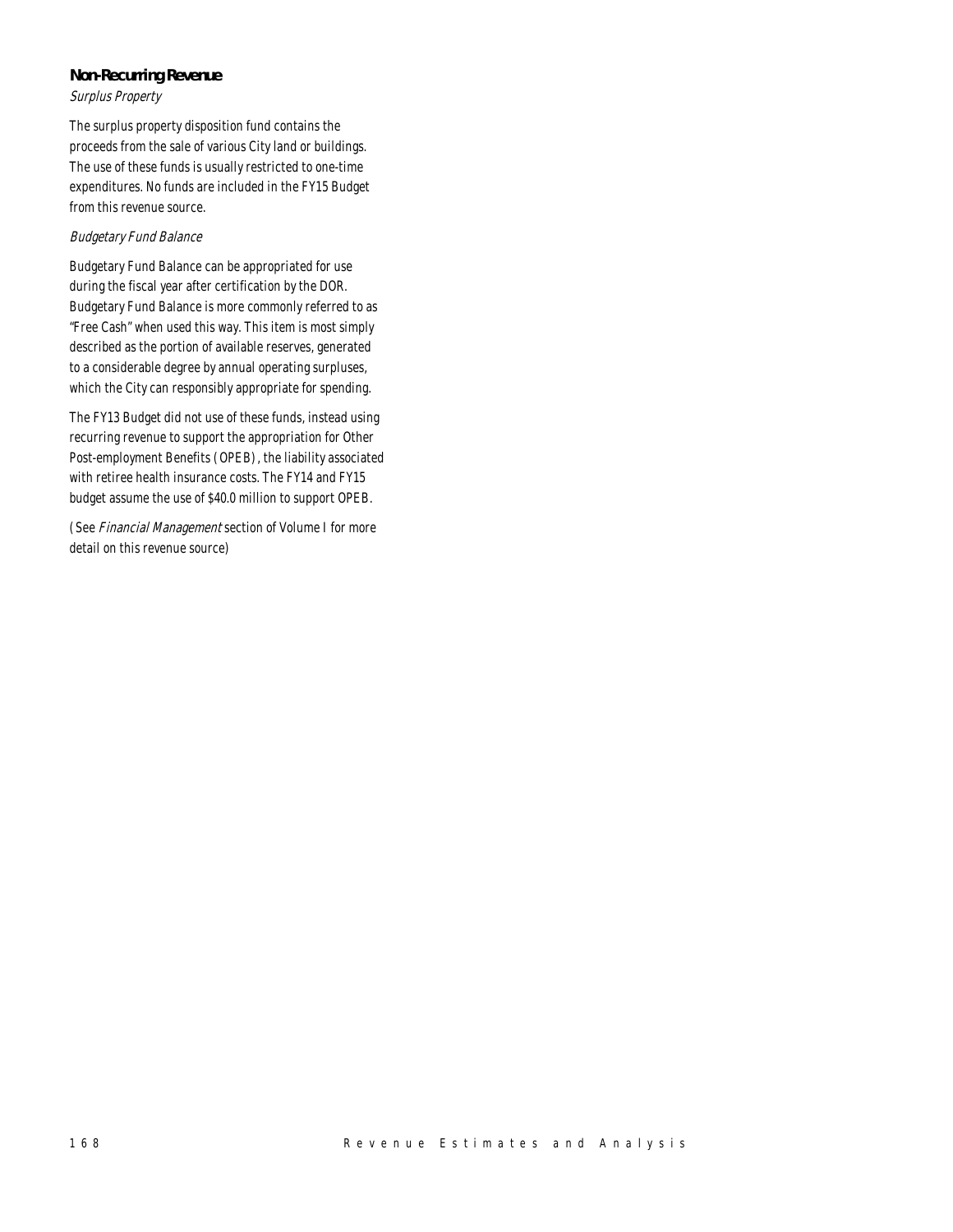# **CITY OF BOSTON REVENUE SUMMARY**

|                |                                                                         |                 | <b>FY12</b><br>Actual | <b>FY13</b><br>Actual  | <b>FY14</b><br><b>Budget</b> | <b>FY15</b><br><b>Budget</b> |
|----------------|-------------------------------------------------------------------------|-----------------|-----------------------|------------------------|------------------------------|------------------------------|
|                |                                                                         |                 |                       |                        |                              |                              |
|                | <b>PROPERTY TAX LEVY</b>                                                |                 | 1,615,908,723         | 1,684,421,864          | 1,778,801,240                | 1,858,425,338                |
|                | <b>OVERLAY RESERVE</b>                                                  |                 | (38, 656, 031)        | (41, 055, 345)         | (34, 878, 456)               | (36, 439, 713)               |
|                |                                                                         | <b>Subtotal</b> | 1,577,252,692         | 1,643,366,520          | 1,743,922,784                | 1,821,985,625                |
|                | <b>EXCISES</b>                                                          |                 |                       |                        |                              |                              |
|                | <b>Motor Vehicle Excise</b>                                             |                 | 40,436,404            | 47,104,610             | 40,000,000                   | 42,000,000                   |
| 40601          | Meals Excise                                                            |                 | 21,990,978            | 22,891,632             | 21,500,000                   | 23,000,000                   |
| 40129          | Room Occupancy Excise                                                   |                 | 60,138,593            | 66,068,006             | 60,706,839                   | 68,500,000                   |
| 40130          | Jet Fuel Excise                                                         |                 | 32,644,073            | 36,625,286             | 30,800,000                   | 32,000,000                   |
| 41113          | Vehicle Rental Surcharge                                                |                 | <b>NA</b>             | 1,370,376              | 1,000,000                    | 1,300,000                    |
| 40140          | <b>Condominium Conversion Excise</b>                                    |                 | 266,000               | 256,000                | 250,000                      | 325,000                      |
|                | <b>Boat Excise</b>                                                      |                 | 70,660                | 64,049                 | 65,000                       | 75,000                       |
|                |                                                                         | <b>Subtotal</b> | 155,546,708           | 174,379,959            | 154,321,839                  | 167,200,000                  |
|                | <b>FINES</b>                                                            |                 |                       |                        |                              |                              |
|                | <b>Parking Fines</b>                                                    |                 | 60,991,478            | 56,350,354             | 56,000,000                   | 56,500,000                   |
| 45104          | Code Enforcement - Trash                                                |                 | 426,104               | 785,108                | 600,000                      | 750,000                      |
|                | <b>Other Fines</b>                                                      |                 | 3,278,691             | 2,339,080              | 2,645,000                    | 3,250,000                    |
|                |                                                                         | <b>Subtotal</b> | 64,696,272            | 59,474,542             | 59,245,000                   | 60,500,000                   |
| 47151          | <b>INTEREST ON INVESTMENTS</b>                                          |                 | 981,948               | 178,581                | 175,000                      | 200,000                      |
| 40167          | <b>PILOTS</b>                                                           |                 | 18,006,472            | 24,195,785             | 24,000,000                   | 26,100,000                   |
| 40168          | Other Payments In Lieu of Taxes                                         |                 | 572,184               | 392,350                | 400,000                      | 600,000                      |
| 40169          | Massport                                                                |                 | 17,405,856            | 17,990,365             | 17,769,000                   | 18,440,124                   |
|                |                                                                         | <b>Subtotal</b> | 35,984,511            | 42,578,500             | 42,169,000                   | 45, 140, 124                 |
|                | <b>URBAN REDEVELOPMENT CHAPTER 121</b>                                  |                 |                       |                        |                              |                              |
| 40230          | Urban Redev. Chap. 121B Sec. 16                                         |                 | 2,283,202             | 2,994,095              | 2,100,000                    | 2,250,000                    |
| 40231          | Urban Redev. Chap. 121A Sec. 6A                                         |                 | 24,634,446            | 25,799,019             | 19,000,000                   | 19,190,000                   |
| 41013          | Urban Redev. Chap. 121A Sec. 10                                         |                 | 37,579,447            | 35,200,505             | 26,500,000                   | 26,765,000                   |
|                |                                                                         | <b>Subtotal</b> | 64,497,095            | 63,993,619             | 47,600,000                   | 48,205,000                   |
|                | <b>MISC. DEPARTMENT REVENUE</b>                                         |                 |                       |                        |                              |                              |
| 43105          | <b>Registry - Vital Statistics</b>                                      |                 | 1,541,735             | 1,524,065              | 1,500,000                    | 1,525,000                    |
| 43109          | Liens                                                                   |                 | 650,900               | 671,800                | 585,000                      | 650,000                      |
| 43120          | <b>City Clerk Fees</b>                                                  |                 | 453,773               | 481,468                | 475,000                      | 600,000                      |
| 43137          | Municipal Medicaid Reimbursement                                        |                 | 8,075,890             | 7,382,345              | 6,000,000                    | 7,000,000                    |
| 43138          | Medicare Part D Reimbursement                                           |                 | 4,411,738             | 2,697,656              | 2,675,000                    | 3,000,000                    |
| 43202          | <b>Police Services</b>                                                  |                 | 604,633               | 526,797                | 525,000                      | 600,000                      |
| 43211          | <b>Fire Services</b>                                                    |                 | 4,790,011             | 4,969,274              | 4,750,000                    | 5,000,000                    |
| 43301          | <b>Parking Facilities</b>                                               |                 | 1,010,229             | 1,681,357              | 1,600,000                    | 1,575,000                    |
| 43311          | PWD - Street & Sidewalk Occupancy Fees<br>Street Furniture - Fixed Fees |                 | 3,662,860             | 4,674,937              | 4,500,000                    | 4,600,000                    |
| 43425          | Street Furniture - Ad Fees                                              |                 | 1,500,000<br>906,057  | 1,500,000              | 1,500,000                    | 1,500,000                    |
| 43426<br>44002 | Tuition & Transportation - Schools                                      |                 | 791,497               | 1,108,229<br>1,496,528 | 1,100,000<br>1,475,000       | 1,100,000<br>1,550,000       |
| 47119          | Affirmative Recovery                                                    |                 | 1,633,769             | 807,124                | 525,000                      | 525,000                      |
| 47130          | <b>Fringe Retirement</b>                                                |                 | 6,496,101             | 5,553,364              | 5,200,000                    | 5,500,000                    |
| 47131          | Pensions & Annuities                                                    |                 | 3,373,132             | 3,514,591              | 3,400,000                    | 3,500,000                    |
| 47132          | Fringe Benefit & Indirect                                               |                 | 527,526               | 26,235                 | 25,000                       | 525,000                      |
| 48000          | Detail Admin. Fee                                                       |                 | 3,149,226             | 2,983,553              | 2,975,000                    | 3,100,000                    |
|                | Other Misc. Department Revenue                                          |                 | 20,883,762            | 20,664,249             | 11,169,925                   | 15,781,666                   |
|                |                                                                         | Subtotal        | 64,462,840            | 62,263,574             | 49,979,925                   | 57,631,666                   |